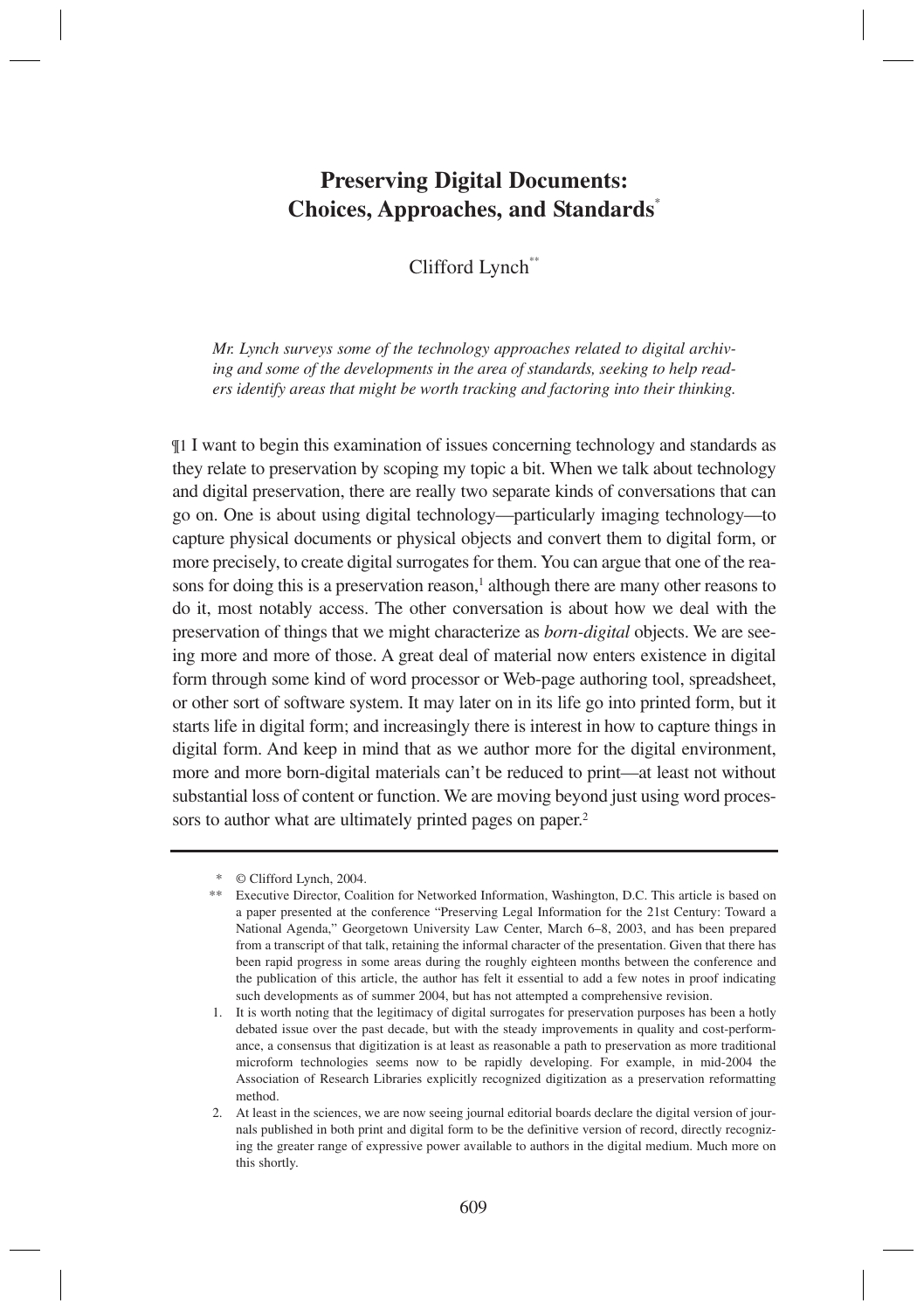#### *Law Library Journal* [Vol. 96:4

¶2 I'm going to confine my focus pretty much to born-digital material. I would point out that if you use technology to preserve the physical by making digital versions, you immediately create the same kind of problems that you would have with born-digital material, it's just that it's usually simpler. Why is it simpler? This is actually worth exploring for just a moment, as it helps us to see the difficulties we face with born-digital materials more clearly. One reason it's simpler is that the capture process is typically a lot less anarchic and variable than the authoring process. When you think about systematically digitizing materials that exist in print or other physical form, it usually involves some kind of library or archiving organization. It's done on a planned and professional basis, and there's some kind of systematic attention to appropriate standards of metadata and things of that nature. Also, there is by and large some rough intellectual consensus on what you're trying to capture when you image a piece of paper or a photograph. There are, in fact, well-developed best practices about resolution, about how to do color calibration in color material, and other similar kinds of issues. In a sense, physical documents represent an implied consensus about what you're trying to capture in a given context.<sup>3</sup> The central issue—what you are typically trying to do when you are capturing a document by imaging it—is fairly well understood.

## **Setting Preservation Goals for Born-digital Objects**

¶3 With that in mind, let's return to talk about things that are born digital. Let me suggest that the essence of the complexity of dealing with this born-digital material is that we really don't have good consensus yet on what we're trying to accomplish through preservation, and the farther away our digital object drifts from behavior that is rooted in physical artifacts the more uncertain we get. To make this concrete, let's think about the progression of a journal to digital form. As you probably know, the vast majority of scientific journals now are available in digital form, although very few of the traditional publishers have yet abandoned print. Now when this first started—journal issues available in electronic as well as printed form—nobody got excited about it from a preservation perspective. It was great from an access perspective to have the digital material, but from a preservation perspective you could say there's really not a problem here. The publisher is doing dual print and digital publication. The two are identical—and, in fact, if you look at some of those journals when they first went online, they are *nauseatingly* identical. What you get online is an image rendering of the physical page complete with artifacts like multiple columns, which are not very helpful on a display

<sup>3.</sup> I will admit the consensus is not universal. There are people who are concerned about capturing watermarks on the paper in support of certain kinds of research. There are people who go around sniffing materials in archives in support of certain kinds of research. But these are fringe concerns that interest only a tiny part of the audience; the digital surrogates may be of no help to these people, who may need to still go to the original physical artifacts and may be very unhappy (and vocal) if the physical artifacts cease to be available for some reason.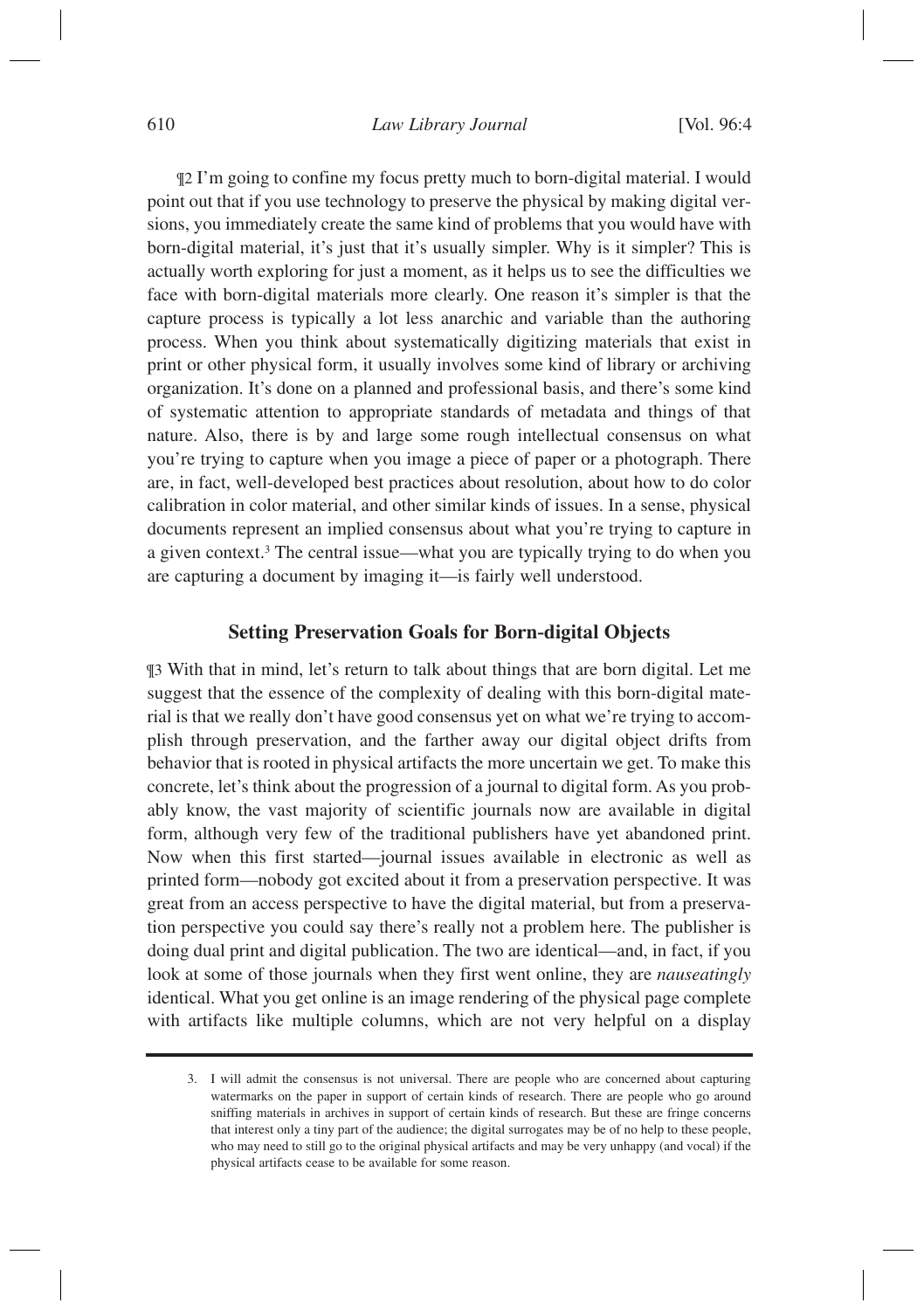screen. But you could say from a preservation point of view: "No problem, it's identical." (Indeed, the more identical the better!) We've got the physical stuff, we know how to take care of physical paper, particularly when it's printed on good acid-free stock.

¶4 No problem so far. Okay, then what happens? Well, the publishers start saying that maybe they'll stop producing the print versions because they are expensive and very few libraries are still buying them. As long as the content is just a digital version of a print page you can solve the preservation problem by saying, "Oh well, we'll just print it out in the library on good paper and put it back on the shelves as a preservation copy." (And this, of course, is stupid. Better to keep the digital versions of the pages. But the mental picture of printing out the digital material onto paper is important, because it says we all know, we all agree upon what successful preservation means—at any point in the future we can convert the digital content that we have been preserving back to print and get the same printed pages!)

¶5 The trouble starts when some creative scholars start saying: "You know, authoring in the digital environment affords me opportunities I don't have in print. I could embed multimedia clips. I could build interactive simulation models. I could attach digital data sets that the reader can manipulate to revisit my reasoning as parts of my article." All of a sudden you have a piece of authoring that doesn't reduce neatly to print. You may be able to print out some aspects of it, but what we're seeing now in science publishing is more and more publishers making this very critical intellectual transition in which they say that the version of record, the *authoritative* version, is the digital version. These publishers will continue for the time being to produce print versions of the journals, but these are impoverished in some sense. They don't fully capture the content available in the authoritative digital version. Now when you start talking about this kind of content, it becomes difficult to understand and agree about exactly what you're trying to preserve.

¶6 Let me give you some examples that drive this point home. In some of its more recent versions, Microsoft Word, a popular authoring tool, has a whole series of functions that let you track changes made while editing a document; there are options you can set (and change) to tell it whether to actually display a history of these changes on screen or when a document is printed. In fact, many people don't realize it, but when they send a document someplace it may have embedded in it, just waiting for someone to ask Word to display it, the whole edit history of the document, unless they take specific measures to get rid of that. There have been any number of embarrassing incidents when people have fired off press releases that way, for example. Then recipients—in the press, for example—have had great fun decoding publicly the revision history and editing of the press release. Do you want to keep that? Is that part of the document? Or is that not part of the document? All of a sudden documents aren't fixed any more. They interact with tools you use to view them in complicated ways. We, as scholarly communities, really have to make choices about what is the right thing to do in trying to preserve this, and the choices are going to vary from community to community and context to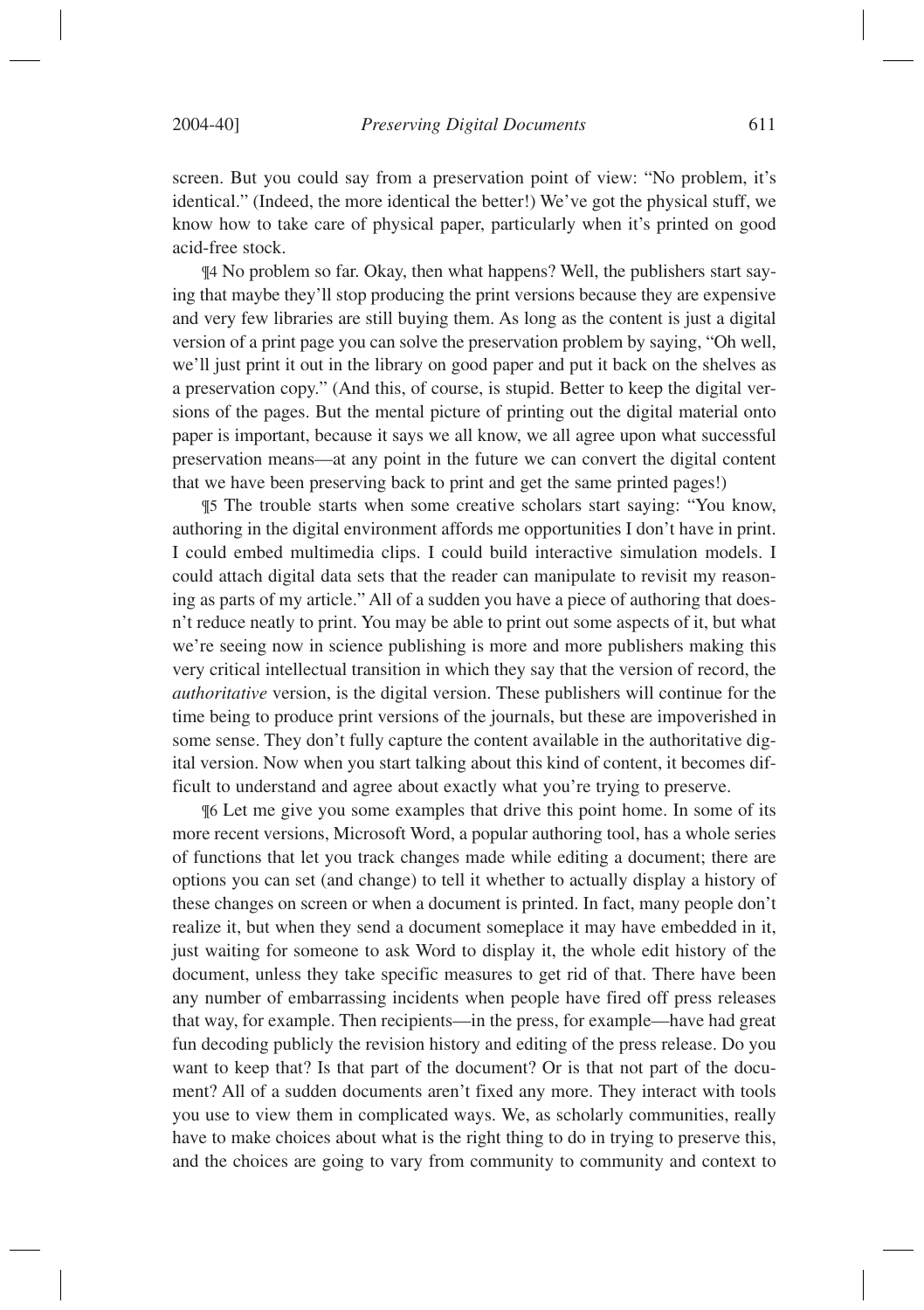context. The more detail and functionality—particularly in random kinds of things you want to capture—the more complicated it gets.

¶7 Let me tell you another story just to show you how really complicated this can get. There is a lot of software out there that is not very well written, including some well-known and widely used commercial software. Among the annoying properties of some of this software is that of not clearing unused memory before it writes things out. So, for example, an image you create or document you author may contain several kilobytes of random garbage that just happened to be sitting around in the memory of your computer or out on your disk, depending on how this happened. Web pages, old e-mail, other documents—who knows what it was—it could be anything. And of course if you view the document or image through the software that created it and that is designed to be used to read it, you won't see any of this garbage. The software knows how big the object is, it keeps track of the size, and it won't show this other garbage. But if you view it with a different kind of a software tool, you can actually look at all of this random junk that was captured with the documents and is being carried around with them. Do we need to preserve that? The obvious answer would seem to be no—we want only the document or the image. But I would suggest that if we do keep it, deliberately or by accident, sooner or later some scholar will undoubtedly exploit it to very interesting use in some context.

# **Two Preservation Strategies for Born-digital Objects**

#### *Migration*

¶8 The two major strategies currently on the table for getting content usably into the future are *migration* and *emulation.* Migration is basically a strategy that says: "I'm going to copy the document from an old format to a new format periodically as document standards evolve." And if you think about it, there usually is sort of a window of opportunity when, if you are dealing with mainstream document formats, you could do that copy and reformat fairly gracefully. Whenever a new format comes along, if there is a substantial installed base of documents based on the old format, there's a strong economic motivation for vendors to build software that handles the conversions**.** The current version of Microsoft Word, for instance, reads documents saved in formats used by older versions of Word and also by some of its competitors. It read even more versions when it had more—and more serious—competitors in the word-processing marketplace. When there was a big need for migration from some of the old CPM-based word processors to the thennewer DOS word processors, there were tools that did that. These tools don't stay around forever. Today, of course, if you are unfortunate enough to have an old eight-inch CPM floppy disk, you will have a lot of trouble finding not just hardware readers for it but software to migrate it.

¶9 But the strategy with migration is that you treat these documents (and I am using the term document here in a very generic way to include images, sound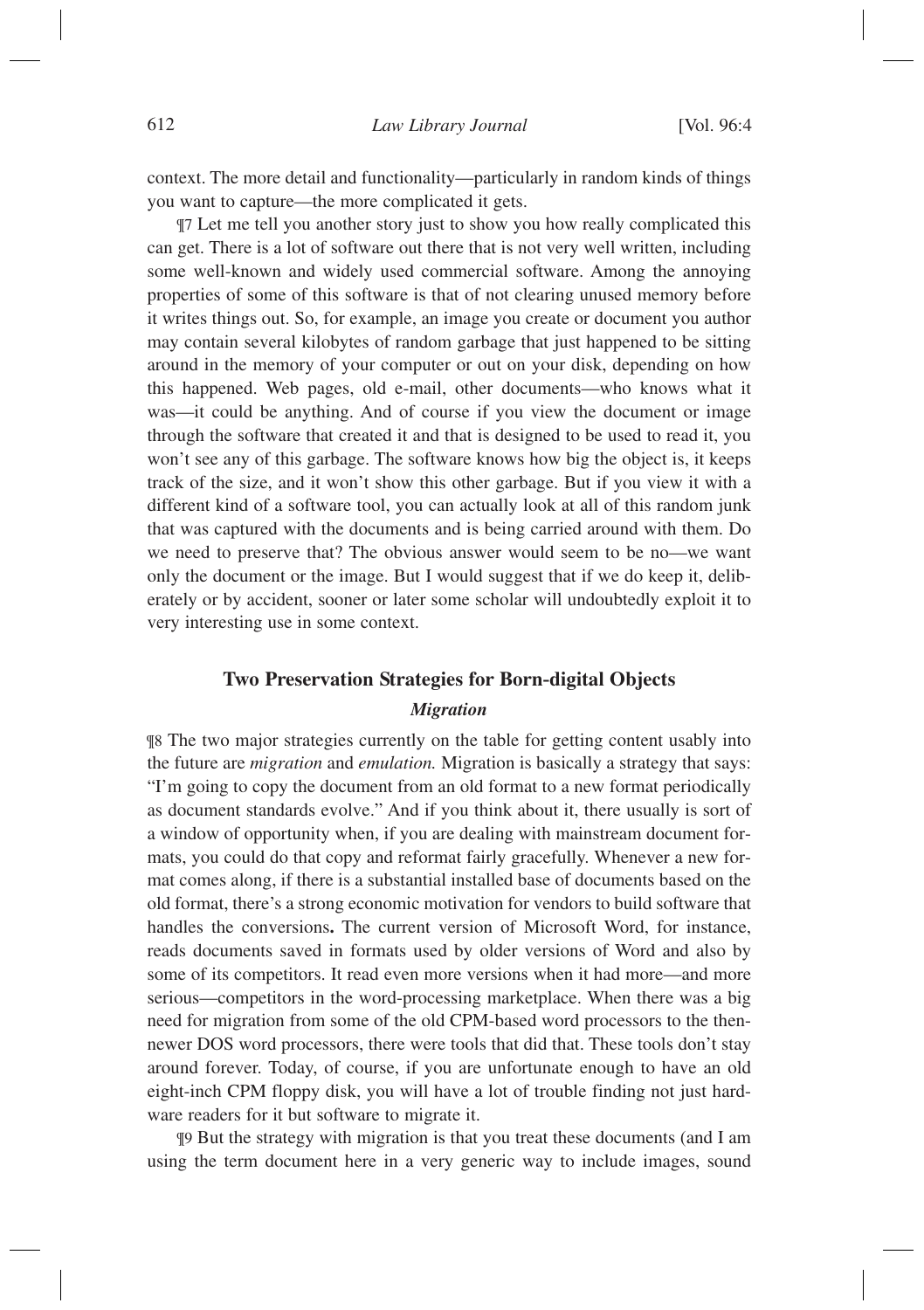recordings, videos, and other kinds of digital objects) as a kind of living thing, you pay attention to them on an ongoing basis, and you copy them during the windows of opportunity. This is a strategy that is full of obligations for constant attention. It entails many curatorial choices, and it requires some careful quality control and thought. If you have taken a complicated document from an old format to a new format, you've probably noticed some garbling, errors introduced by the conversion or migration process. Tables, footnotes, diagrams, equations, and other things you might want are frequent victims of this, so you've got to be careful about degrading the document or other objects as you're moving forward. Sometimes pagination isn't faithfully preserved under migration, leading to all kinds of issues about permanence of reference to specific parts or passages within a document in the absence of more robust but perhaps more intrusive apparatus (such as paragraph numbering). And of course, as I've already indicated, migration is a subtle business because we aren't clear about the behavior of the documents we are migrating. Do we want to simply replicate the appearance to the reader—or do we

need to preserve more structural things, like the revision history or outline that might be embedded in the document and viewable through one generation of word processor, but perhaps not another from another vendor?

¶10 Migration is one strategy. I think it's a very effective strategy, at least for a large class of materials that have "document-like" characteristics. But it's a strategy that is annoying in the following ways. Can you prove it works in perpetuity? Well, you can't. You just say it worked up until now. How do you cost it out? Well, you don't, because it's going to be another hundred years before we really have sufficient data points on how often it's necessary to navigate one of the format conversions and how much it really costs when we do. Every migration has a nasty ad hoc element of judgment and curation to it. So we don't have a general theory at this point, or not much of one. And we don't have good economic models, but as a sort of best guess it looks quite practical, particularly for things we think about as static or relatively static documents, as opposed to say complex interactive programs.

#### *Emulation*

¶11 The other major approach, which has been championed most notably by Jeff Rothenberg of RAND, is called *emulation.* Here you try to move the computer into the future; but instead of trying to move the physical hardware of today's computer into the future, what you do is write software on new computers that emulates old computers, then you keep building layers and layers of these emulators. For those who are not terribly technical this probably sounds like a completely insane idea, but in fact, there's a long tradition of this. Back in the 1950s and early 1960s, every time IBM brought out a new computer model it was completely different from the former model of computer. It didn't run the software that the old computer ran at least directly on the new hardware—until the days of System 360 in the 1960s. Customers didn't like this: they basically had to throw out a lot of the software they'd written and start over every time they went to a new series of computers.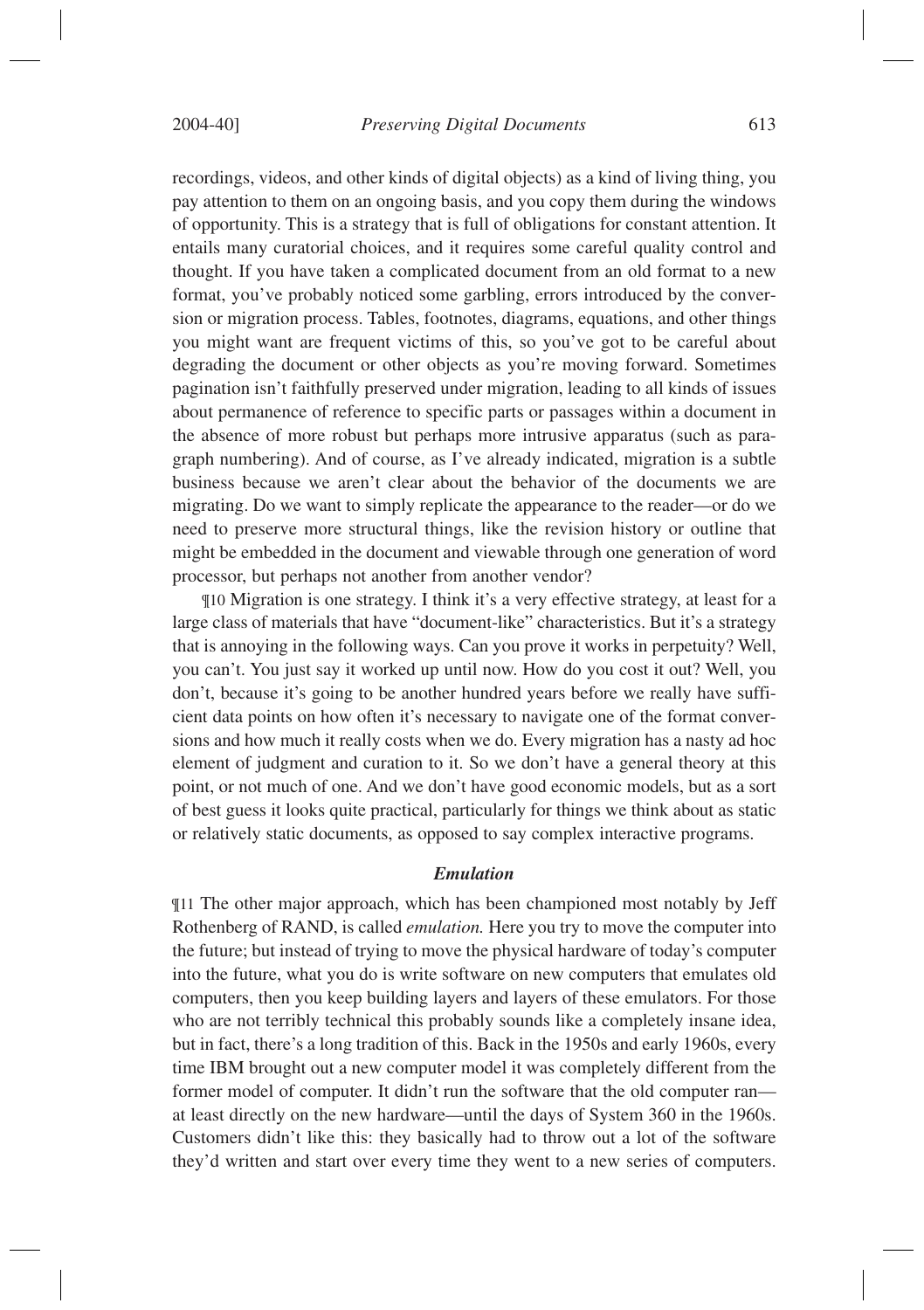So IBM actually wrote emulators back in the late 1950s and early 1960s so that when you bought the latest and greatest new IBM computer you could still run your old program—albeit very slowly using this clunky emulator software. More recently, in the 1990s, Apple Computer wrote an emulator when it went from the old Motorola 68000 chips to the newer PowerPC chips in the Mac. Apple did this on the consumer product well enough that it hardly broke anything, and most people didn't even know they were dealing with emulators.

¶12 There is a thriving hobby activity in emulation right now, writing software for modern personal computers that emulates the old video games you used to feed quarters to in bars and video arcades. This works well enough that people still read memories out of these very old—now collectible—arcade machines in order to get the game programs themselves. They read the memory out into a file (we will ignore the copyright considerations here), feed the file to the emulator on the PC, and up pops the arcade manager's configuration screen saying: "How many lives do you want to give the customer for a quarter?"

¶13 Actually, emulation really does work to an amazing extent—it is a very well-established and respectable practice in computer science and engineering. Among the things that get troublesome about emulation is, first, timing. Timing is often completely off, which means that anything interactive will get screwed up. Interestingly enough, while I have just described how video games are being run on these emulators, they are often quite annoying to play because the timing is all loused up, the rhythm of the game is off, so they really aren't as satisfying as you might think. They are a way of getting an idea of how the game works, but are a far cry from a faithful reproduction of the experience of playing the game.

¶14 There are other problems with emulation. As soon as the computer wants to communicate with peripherals like storage and display devices, there are often problems. This is very complex to emulate, if for no other reason than the huge variety of devices that are around, and the fact that they often come from many different vendors and represent a very delicate set of negotiations about how specifications are interpreted and who is the final arbiter of these interpretations. In addition, we are increasingly facing the problem that computers don't stand alone; they exist in a very complicated network context, and they rely on services and content that are scattered all over the network. It's not at all clear how to emulate the network environment that a computer exists within and depends upon today. Emulation by itself won't emulate the whole network, just one machine. You've got to question how much of the environment around the document, or around a digital object more generally, we need to reproduce for it to be meaningful. My view is that, again, there is a set of curatorial and archiving choices that are best made in a focused way around certain genres and classes of documents. You don't just say, "Oh, I can emulate the hardware that the reader ran on, so the problem is over." You've got to consider the content you are trying to preserve and how you are viewing its essential characteristics and attributes for emulation as well as for migration.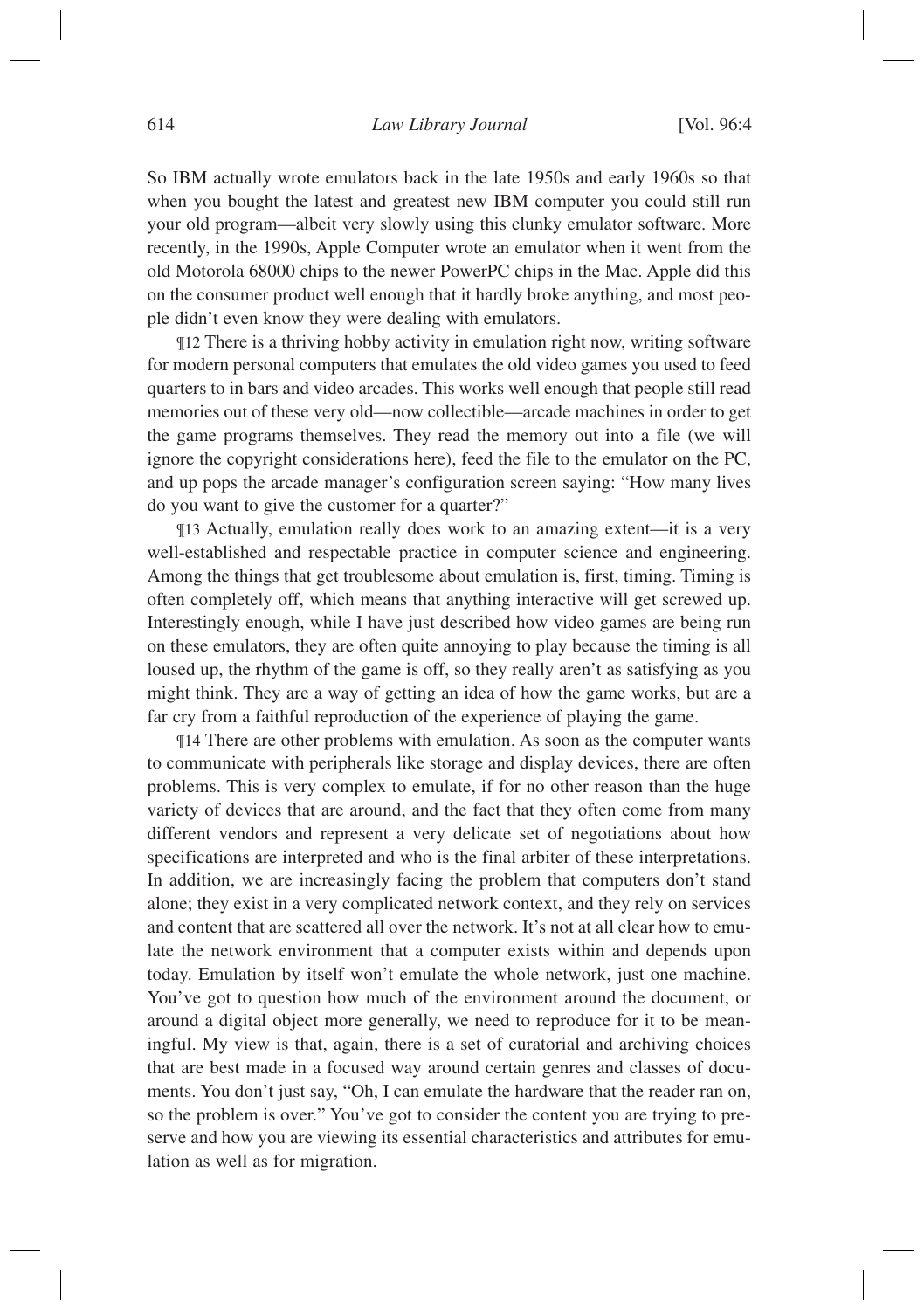#### **The Importance of Context**

¶15 It's easy to get very focused on documents in the digital world when we talk about preservation and to forget the lessons that archivists have learned about the need to save not just documents, but also the *contexts* for the documents in order for them to be meaningful and interpretable. And when we move from saving published digital works (which, after all, are expected to stand alone to some extent) to more complicated things, and particularly materials that might exist within complex organizational settings, context becomes very important. Here's a quick example to give you a feel for this. Suppose I'm a company and I decide I'm going to save all my corporate e-mail as a record because I'm supposed to. That e-mail is apt to be nasty to interpret over time unless something also is done to save the corporate directory that identifies the e-mail addresses. That's not part of any specific piece of e-mail necessarily, but a sort of contextual thing off to the side. Same thing with instant messaging.

¶16 Nowadays we are starting to see technology deployed to do digital signatures to deal with authenticity and origin of certain kinds of digital objects (for example, so-called Public Key Infrastructure, or PKI). Preserving that means coming up with a whole preservation strategy for a pretty complicated piece of infrastructure that is not part of any individual document but rather is in classes of documents—or the context. When we start thinking about actionable citations, or *hyperlinks* if you prefer, this again implies a whole contextual infrastructure of identifiers, things for which strategies need to be developed. So focusing too narrowly on documents or digital objects without at least some consideration of their broader digital ecosystems raises the likelihood that you are going to miss some things that you really want to hold on to.

#### **Standards for Digital Preservation**

¶17 As a final topic, let's consider the state of standards that are relevant to digital preservation. When we talk about capturing surrogates of physical objects digitally—in other words, using digitization for preservation of physical objects and enhanced access—there's a wealth of experience to provide best practices and good guidance. You can look at things like the *NINCH Guide to Good Practice*<sup>4</sup> and the work that has come out of the Digital Library Federation.<sup>5</sup> And the Northeast Document Conservation Center's School for Scanning has done a

<sup>4.</sup> NAT'L INITIATIVE FOR A NETWORKED CULTURAL HERITAGE, THE NINCH GUIDE TO GOOD PRACTICE IN THE DIGITAL REPRESENTATION AND MANAGEMENT OF CULTURAL HERITAGE MATERIALS (2002), *available at* http://www.nyu.edu/its/humanities/ninchguide.

<sup>5.</sup> *See* Digital Library Fed'n, *at* http://www.diglib.org (last visited July 19, 2004) (listing one of the Digital Library Federation's goals as "identifying standards and 'best practices' for digital collections and network access").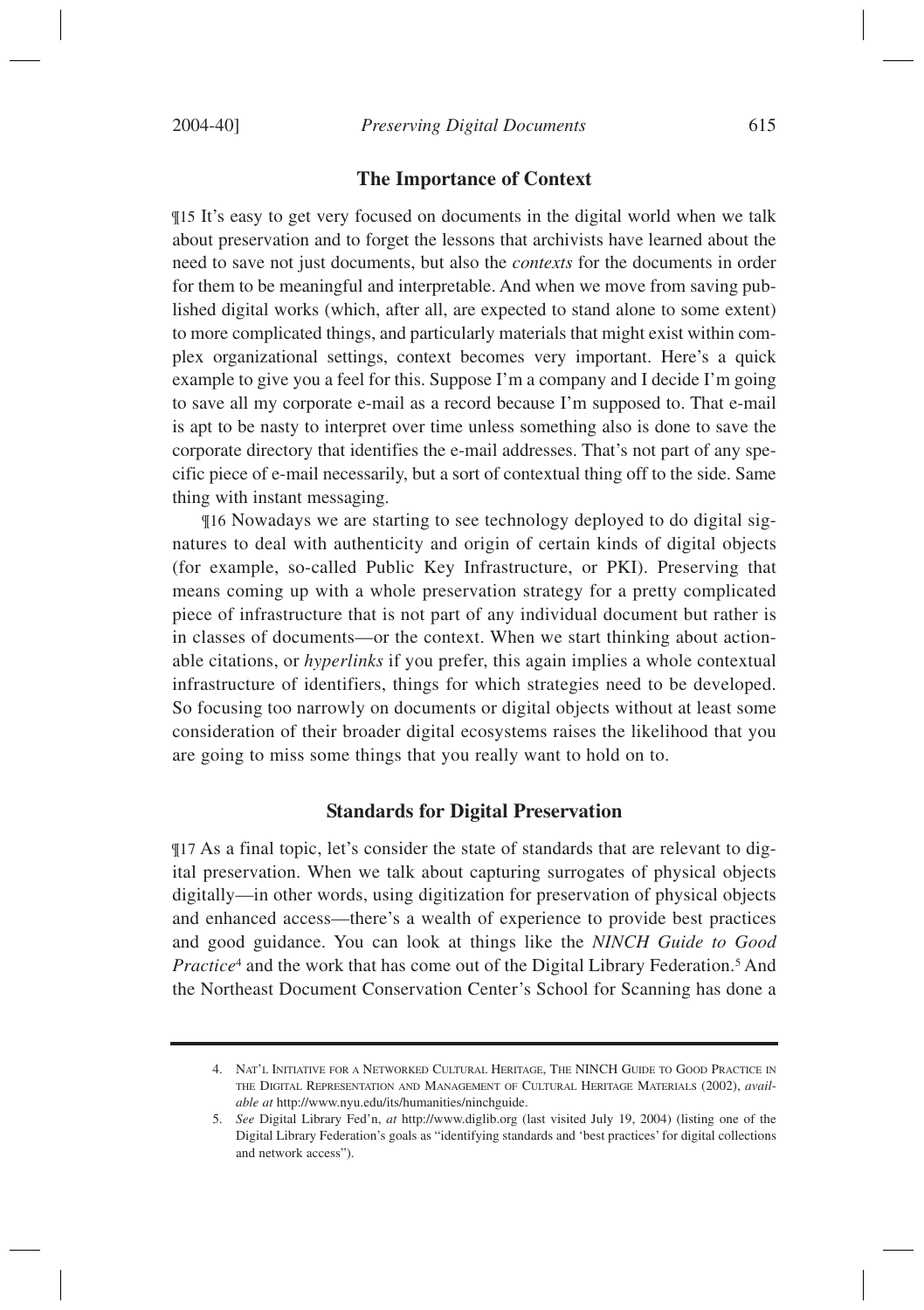lot of valuable educational work in this area.<sup>6</sup> There is a lot of prior work you can build on, although most of it isn't formal standards because the right answers are somewhat situational. Nonetheless, you can find guides to good practice, which are informed by the experience of others, that take you through a decision-making process suitable for your material.

¶18 When you deal with file formats, there's nothing overly magical about this. There are well-understood and well-documented image file formats that are used for a multiplicity of reasons and applications—TIFF, JPEG, etc. The key issues are making sure that you don't inadvertently get involved with lossy compression,7 and that you carefully document contextual information such as color calibration.

¶19 But when we get into the born-digital area, there are really very few standards or even guides to good practice to draw on. Basically, what you get concerned with is popular document format specifications and standards. Some of the key standards are proprietary (think about word processors, for example). One thing that is worth tracking is a working group that is looking at archival issues around PDF, the portable document format developed by Adobe and now in very wide use. This effort is happening under the leadership of AIIM (Association for Information and Image Management), and NISO (National Information Standards Organization) is also tracking the work. PDF is a good example of something that looks simple, yet is anything but. As you really delve into it you discover that things as simple as fonts can create all manner of trouble when you start recognizing that faithful pagination—which is, in fact, tied to fonts—may be an important issue. The result of this work is a specification for a more archivally manageable subset of PDF called PDF-A, which is currently working its way through the standards process.

¶20 Beyond that there has been some useful work done on metadata standards for preservation, although that work is not highly advanced. Part of the problem is that a lot of the work on preservation metadata has given rise to organizational guidance, the kinds of things you should think about as you attach metadata to objects when you want to preserve them, rather than hard specifics that would be

<sup>6.</sup> *See, e.g.*, Northeast Document Conservation Ctr., School for Scanning: Building Good Digital Collections, *at* http://www.nedcc.org/prelsfs/prgen.htm (last modified Jan. 13, 2004) (describing 2004 conference in Chicago, June 2–4, 2004).

<sup>7.</sup> Without getting overly technical, there are two kinds of compression: lossless and lossy. Lossless compression simply codes data more efficiently, less redundantly: if you take a set of bits, compress them losslessly, and uncompress them, you get the same set of bits back. Lossy compression techniques exploit knowledge of the human perceptual system to produce a more compact representation of something—a sound recording, or a picture, that "looks like" or "sounds like" the original, but is much more compact. However, it doesn't give you the same bits back when you go through a compress and uncompress cycle; and while often these lossy compression techniques produce results that are very good, they are subject to various kinds of "artifacting" where they fail on specific sorts of data patterns.